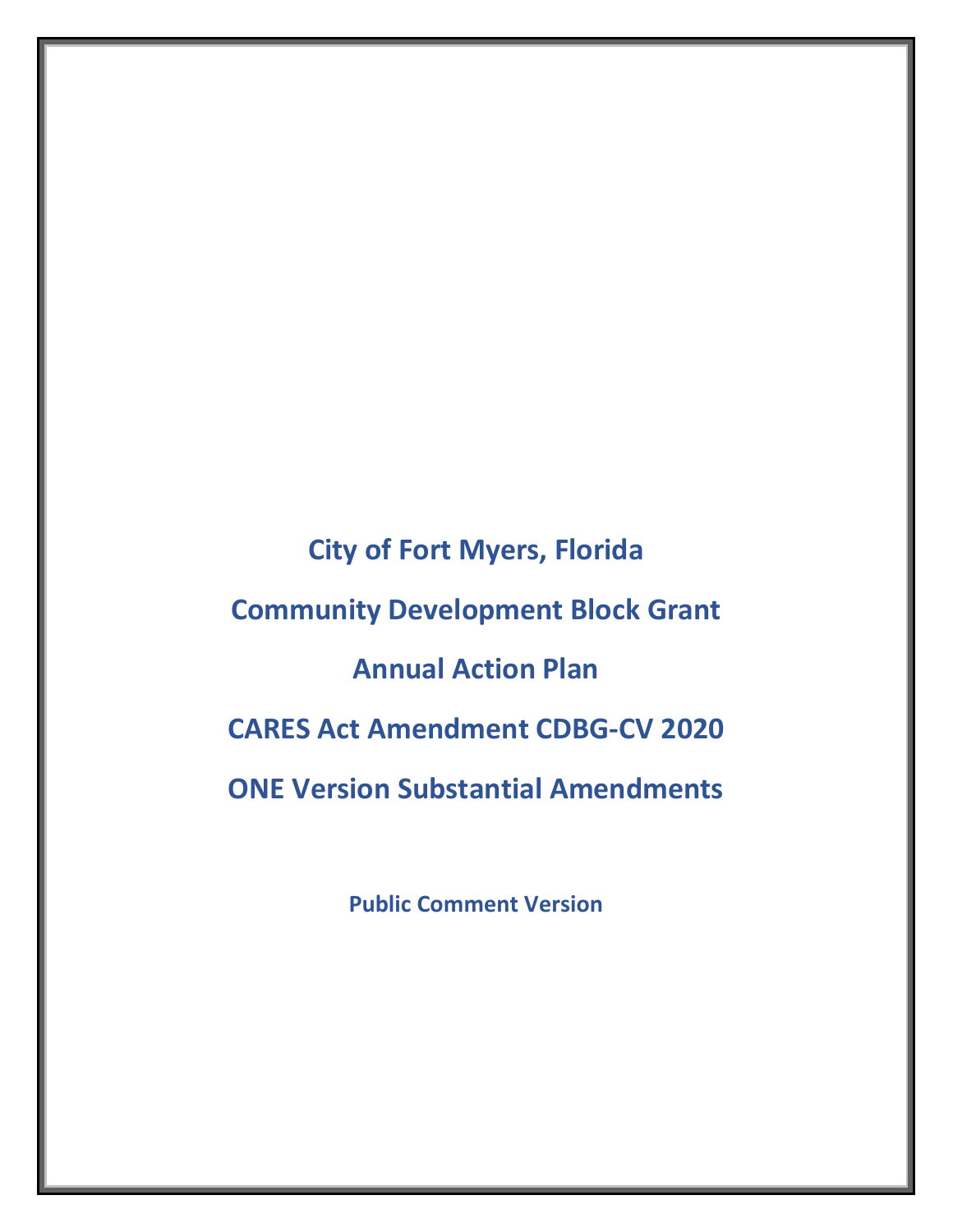# **CARES Act Amendment to the FY 2019/2020 Annual Action Plan**

The City of Fort Myers is an entitlement recipient of federal funds from the US Department of Housing and Urban Development (HUD) for the Community Development Block Grant (CDBG) Program. For the FY 2019/2020 the City received \$625,804 in CDBG Entitlement Funds. In 2020, the City was awarded \$377, 472 in CDBG-CV funding in response to the COVID-19 pandemic and reprogramming \$100,275.00 of CDBG Economic Development grant funds to CDBG-CV for Economic Development, Public Service and Administration.

In accordance with 24 CFR 91.505 and public comment waivers granted by HUD under the CARES-Act, the City of Fort Myers is submitting a substantial amendment proposing the following projects/activities in response to the COVID-19 global pandemic and the supplemental CDBG-CV Funding:

Federal regulations require that the grantee provide citizens with reasonable notice of and an opportunity to comment on any substantial amendment to the Plan in accordance with 245 CFR 91.10 and public noticing waivers granted by HUD. A detailed summary of the proposed changes have been outlined throughout this amendment.

### Program Year 2019 CDBG Action Plan

The CDBG FY 2019 Action Plan is being amended to include the following activities that will be funded by CDBG-CV funding, New subrecipients will be providing CDBG-CV services in the City of Fort Myers. Allocation amounts are estimated, and further allocation amounts may be reallocated amongst these planned activities without further amendments to the Action Plan. New activities and projects proposed for CDBG-CV outside of those listed below will require a new substantial amendment.

#### New Goal Description

| Goal Name        | <b>Economic Development</b>                        |
|------------------|----------------------------------------------------|
| Goal Description | Provide microenterprise assistance to low-moderate |
|                  | income businesses retaining/hiring low-moderate    |
|                  | employees                                          |

#### New Goal Summary

|             | Start | End  |             | Need        |           | Goal Outcome    |
|-------------|-------|------|-------------|-------------|-----------|-----------------|
| Goal Name   | Year  | Year | Category    | Addressed   | funding   | indicator       |
|             |       |      |             | Increase    |           | 35              |
| Economic    |       |      | Economic    | economic    |           | Microenterprise |
| Development | 2019  | 2020 | Development | opportunity | \$400,000 | businesses      |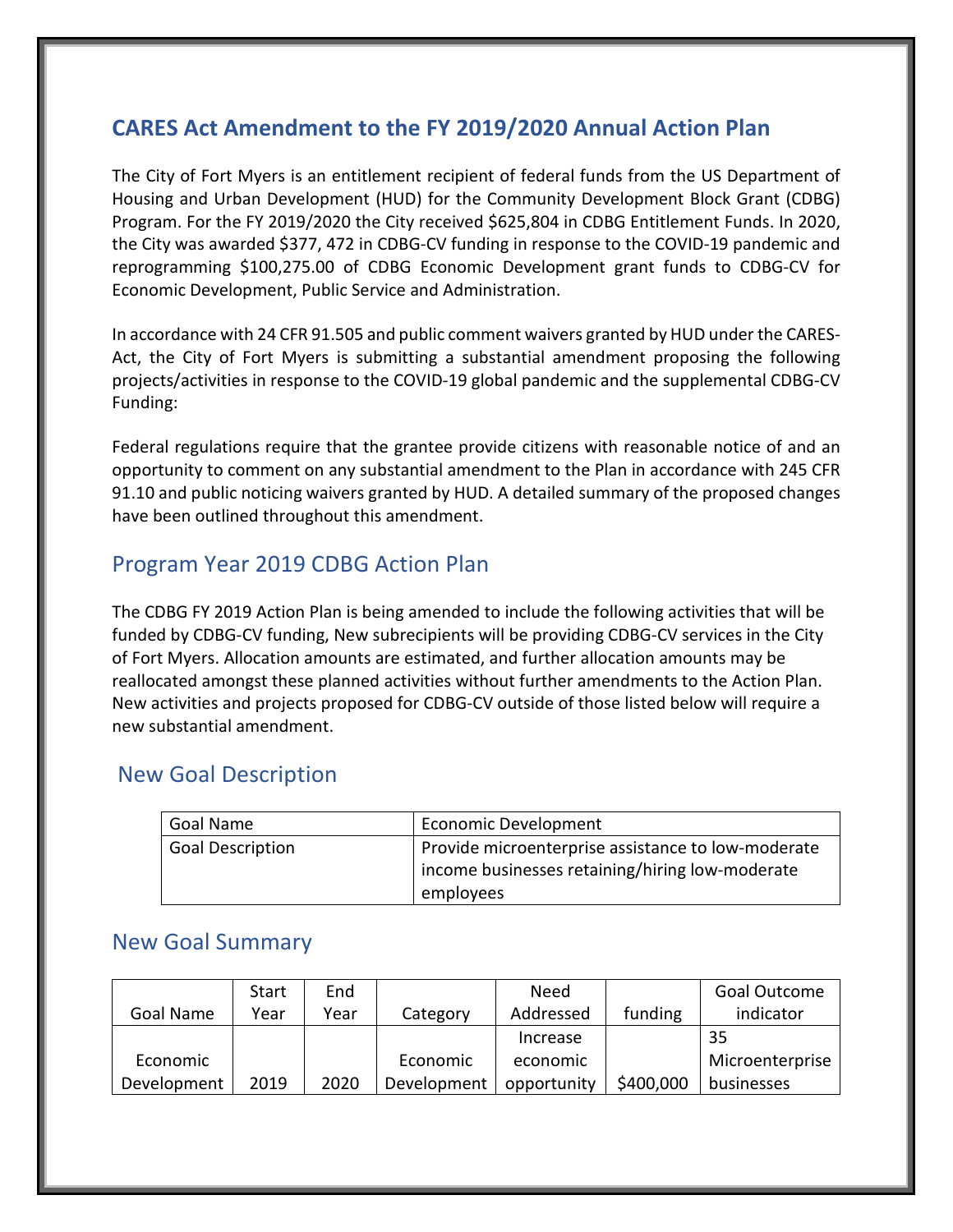# PROJECT SUMMARY

| <b>Project Name</b>                                                                             | Administration                                                                                    |
|-------------------------------------------------------------------------------------------------|---------------------------------------------------------------------------------------------------|
| <b>Target Area</b>                                                                              | City of Fort Myers                                                                                |
| Goal supported                                                                                  | Administration                                                                                    |
| <b>Needs Addressed</b>                                                                          | NА                                                                                                |
| <b>Funding</b>                                                                                  | \$17,747                                                                                          |
| Description                                                                                     | Project will address administrative needs<br>associated with administering the CDBG-CV<br>program |
| <b>Target Date</b>                                                                              | 7-1-2020                                                                                          |
| Estimated number of families or<br>businesses that will benefit from the<br>proposed activities | NА                                                                                                |
| <b>Location Description</b>                                                                     | City of Fort Myers                                                                                |
| <b>Planned Activities</b>                                                                       | Administration                                                                                    |

| <b>Project Name</b>                                                                             | <b>Economic Development</b>                                                                                                                                 |
|-------------------------------------------------------------------------------------------------|-------------------------------------------------------------------------------------------------------------------------------------------------------------|
| <b>Target Area</b>                                                                              | City of Fort Myers                                                                                                                                          |
| Goal supported                                                                                  | <b>Economic Development</b>                                                                                                                                 |
| <b>Needs Addressed</b>                                                                          | <b>NA</b>                                                                                                                                                   |
| <b>Funding</b>                                                                                  | \$400,000                                                                                                                                                   |
| Description                                                                                     | Project will provide technical assistance and no<br>pay/no interest forgivable loans to<br>microenterprise businesses impacted by the<br>COVID-19 pandemic. |
| <b>Target Date</b>                                                                              | $7 - 1 - 2020$                                                                                                                                              |
| Estimated number of families or<br>businesses that will benefit from the<br>proposed activities | 35                                                                                                                                                          |
| <b>Location Description</b>                                                                     | Scattered site project-Businesses located<br>throughout City of Fort Myers                                                                                  |
| <b>Planned Activities</b>                                                                       | Economic Deveopment-Micoenterprise Loans                                                                                                                    |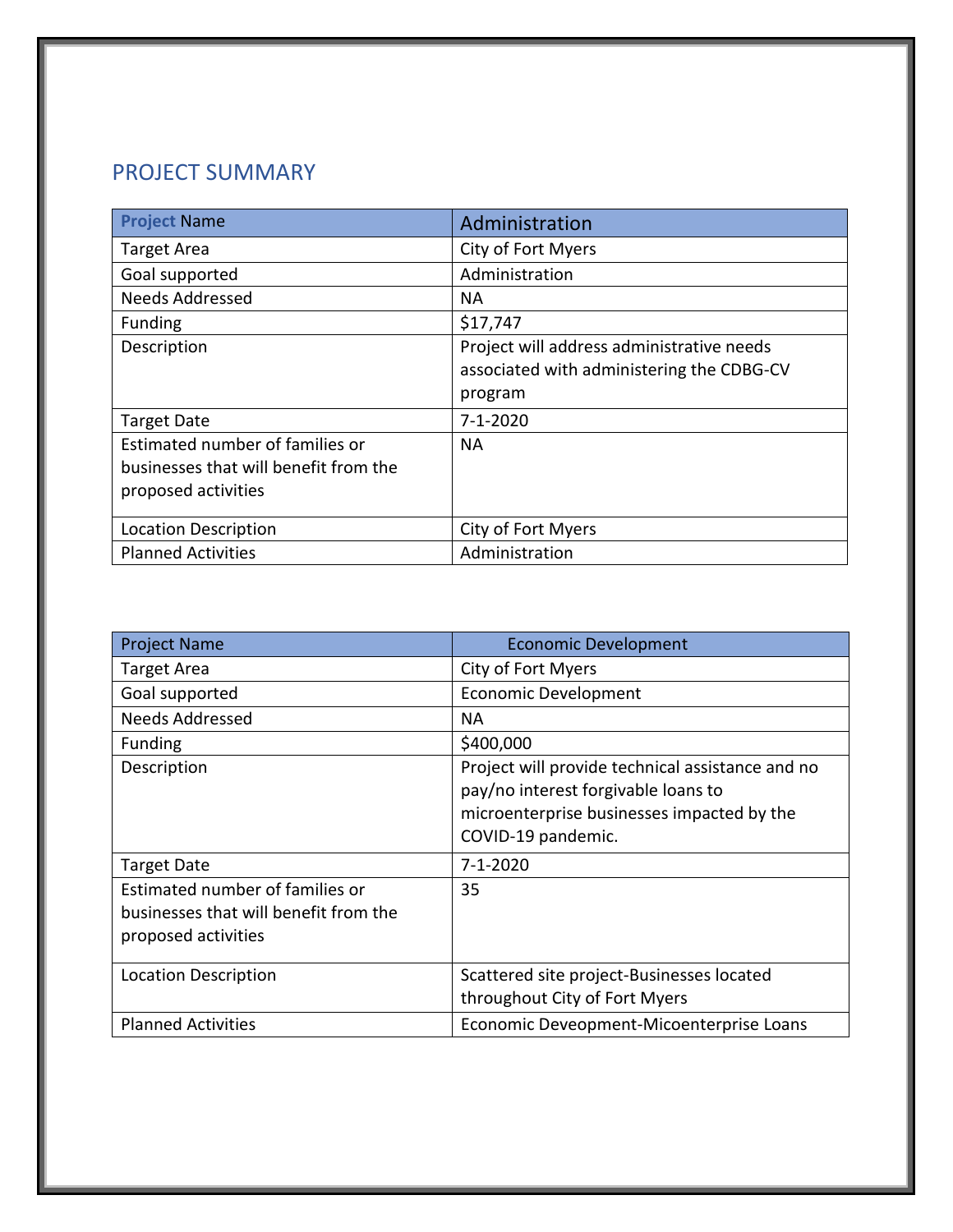| <b>Project Name</b>                                                                             | <b>Public Service</b>                                                                                                                       |
|-------------------------------------------------------------------------------------------------|---------------------------------------------------------------------------------------------------------------------------------------------|
| <b>Target Area</b>                                                                              | City of Fort Myers                                                                                                                          |
| Goal supported                                                                                  | <b>Public Services</b>                                                                                                                      |
| <b>Needs Addressed</b>                                                                          | NА                                                                                                                                          |
| <b>Funding</b>                                                                                  | \$60,000                                                                                                                                    |
| Description                                                                                     | Project will provide forgivable grants for<br>temporary rental and utilities assistance to<br>households impacted by the COVID-19 pandemic. |
| <b>Target Date</b>                                                                              | 7-1-2020                                                                                                                                    |
| Estimated number of families or<br>businesses that will benefit from the<br>proposed activities | 27                                                                                                                                          |
| <b>Location Description</b>                                                                     | City of Fort Myers                                                                                                                          |
| <b>Planned Activities</b>                                                                       | <b>Public Service</b>                                                                                                                       |

## PUBLIC COMMENT PERIOD

Federal regulations require for the City provide the public with reasonable notice of and an opportunity to comment on any substantial amendments in accordance with 24 CFR 91.505. The five-day comment period will commence on May 11, 2020 and end on May 18, 2019. The public may view the document at the Community Development Department, 1825 Hendry Street Fort Myers, FL 33901 between the house of 7:30 AM and 4:30 PM – Monday through Friday. In addition, the substantial amendment has been posted on the City's website at www.cityftmyers,com.

The public is encouraged to comment upon the proposed substantial amendment by submitting written comments to the Department of Community Development at 1825 Hendry Street Fort Myers FL 33901 or to srozier@cityftmyers.com. The City Council will consider the amendment at the Monday, May 18, 2020 at City Council Meeting in City Council Chambers City Hall, 2200 Second Street at 4:30 p.m. The public can submit comments virtually.

The City of Fort Myers must consider any comments or views of residents, agencies, or other interested parties received in writing or orally at public meeting in preparation of the final amendment. A summary of these comments has been included as Exhibit B.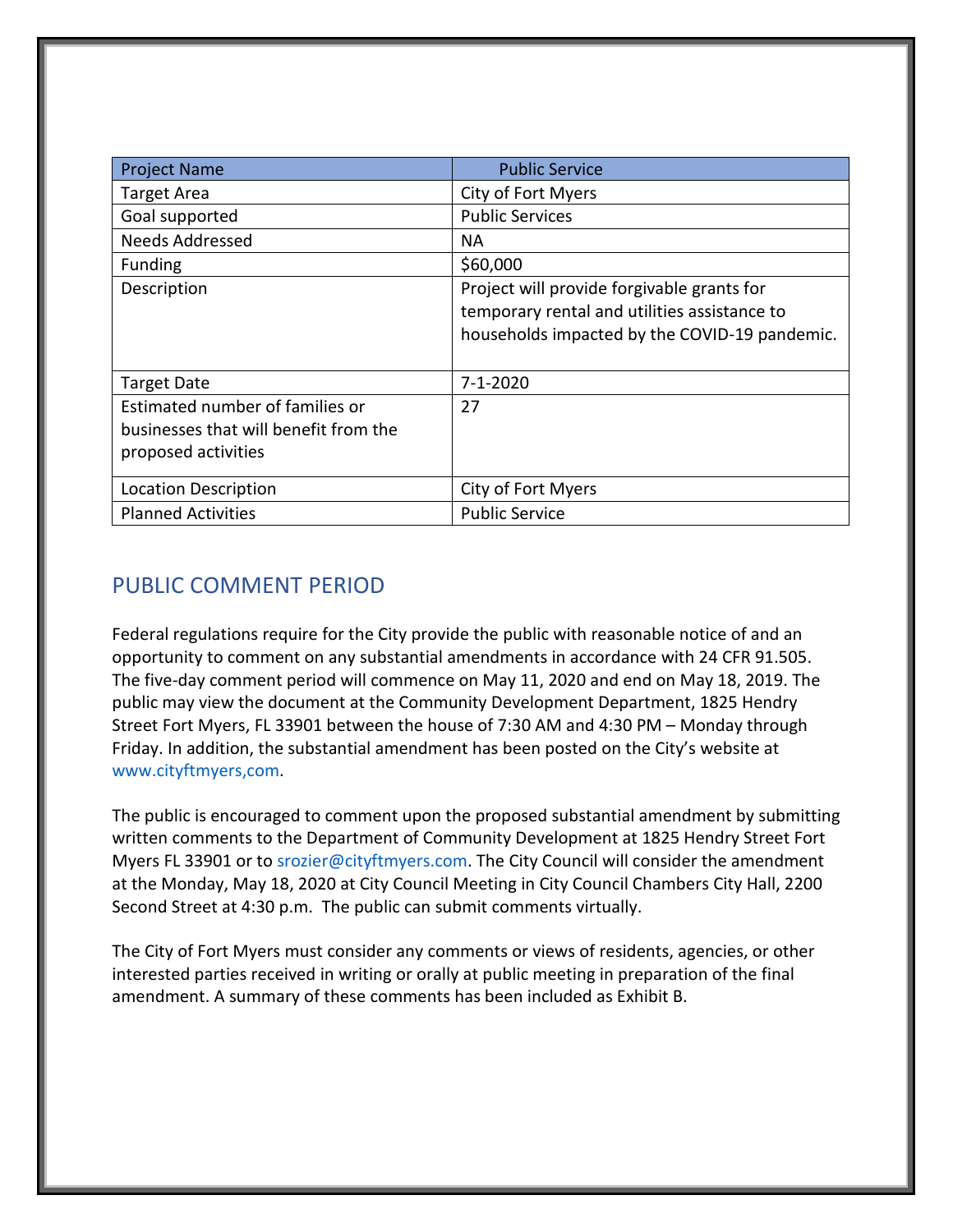Exhibit A -Affidavit of publication